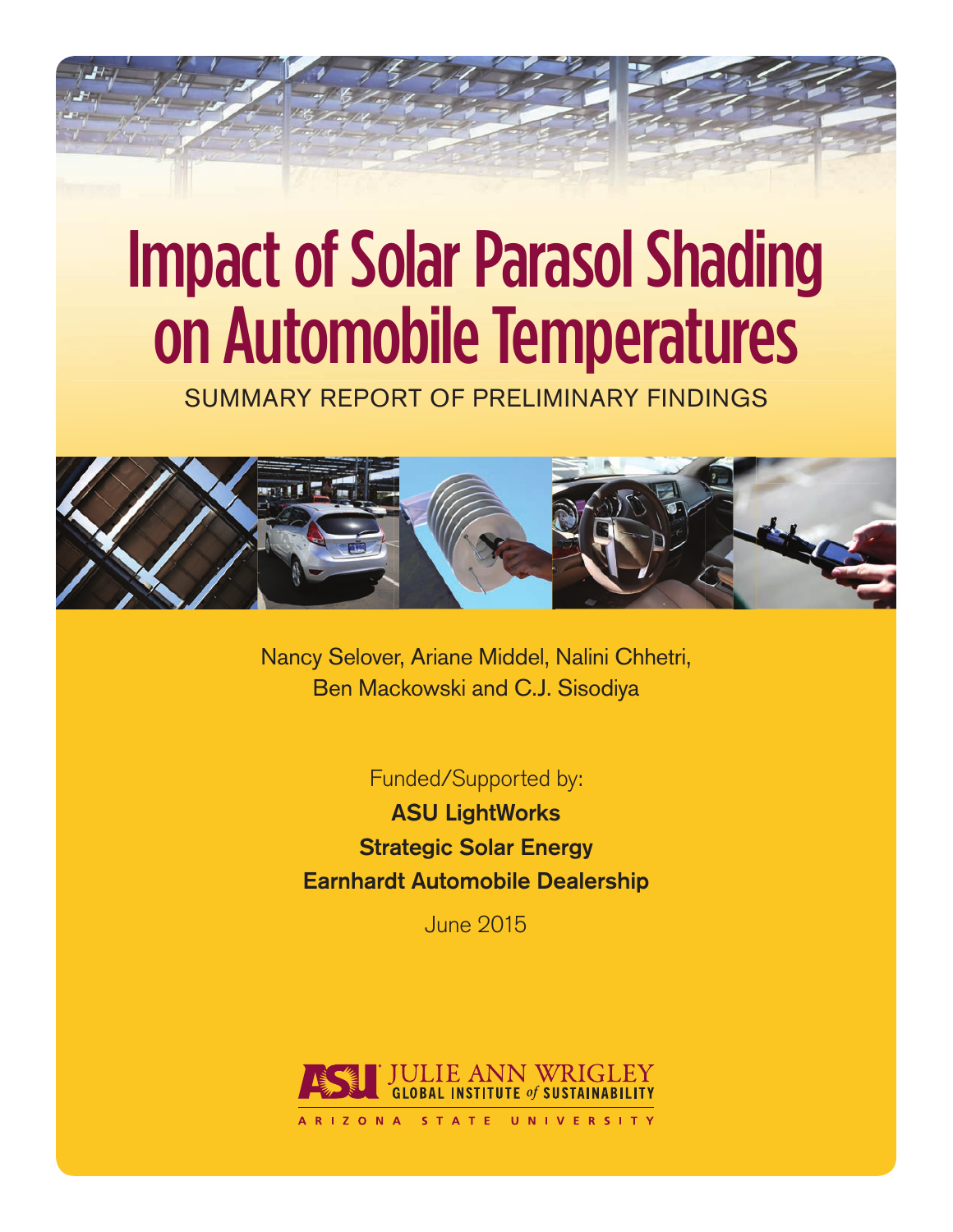## The Project

This study investigated the effects of PowerParasol® solar shade structures on the interior temperatures of vehicles in Phoenix during the summer. Tests compared vehicles parked in the sun to those parked under the shade structures, and were conducted on the ASU campus at Surface Parking Lot #59. Here, PowerParasol® solar shade structures occupy about 25% of the asphalt surface parking.

The interior air and surface temperatures of three pairs of identical-model cars (silver mid-size sedans, silver economy cars and white minivans, Figure 1) were monitored during simulated shopping trips, with one of each vehicle model parked in the sun and the other parked under a PowerParasol® solar shade structure. All six vehicles were 2014 models.

Each day for two weeks between June 25 and July 11, 2014, beginning at 9:00 a.m., the cars were parked for an hour to simulate a shopping trip. Then, the air conditioning was run to cool the car back down to the ambient air temperature or 85°F, whichever was cooler. The cycle was repeated throughout the day until 5:00 p.m.

The interior air and surface temperatures were recorded before and after each simulated shopping trip in order to monitor the initial and final temperatures, as well as to calculate the rate of temperature increase while parked

and the rate of decrease during the cooling phase. The surfaces monitored included the i) steering wheel, ii) dashboard and iii) seat. An additional temperature sensor was mounted inside each vehicle to record the temperature every one minute to determine how quickly the vehicle heated or cooled.

# **Results**

We compared the results for cars in the shade to those for cars in the sun. There was a significant difference in the surface temperatures of the dashboard, steering wheel and seat at the end of the simulated shopping trip. The averages for the vehicles in the sun were 156°F, 128°F and 123°F for the dashboard, steering wheel and seat, while the shaded vehicles reported 118°F, 107°F and 106°F, respectively (Table 1 and Figure 2). Extreme, or peak, values are shown in Table 2.

The variability among the three surfaces was expected, as the dashboard receives the most direct solar radiation and the seat receives the least.

Over the course of all simulated shopping trips, the average air temperatures were 116°F for the vehicles in the sun and 101°F for the vehicles



*Figure 1 - Exposure of vehicles shaded by a solar structure and of those that were not.*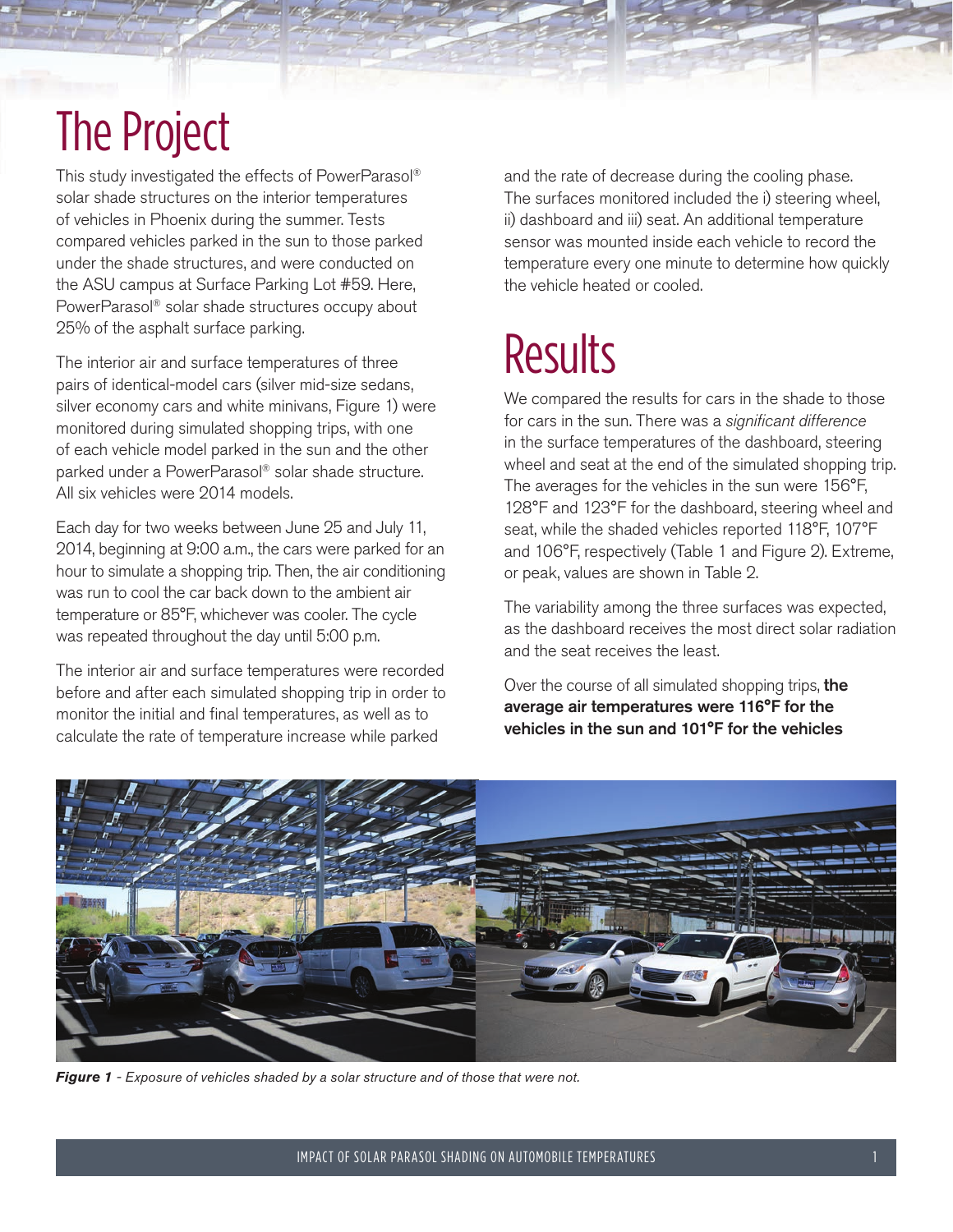in the shade after one hour. The peak value for the dashboard was 192°F in the sun and 172°F in the shade for the economy car, and 185°F in the sun and 159°F in the shade for the minivan.

Since the strength of solar radiation varies throughout the day, the earliest shopping trips resulted in the coolest internal temperatures, while the late afternoon trips had the highest temperatures, ranging from 91°F to 130°F for the averages.

The interior vehicle temperatures after cooling by running the air conditioning were not significantly different, as the vehicles all cooled to nearly the same air temperature, by design. However, the time required for the cooling varied considerably, because the temperature difference between the vehicle air temperatures after heating ranged from 130°F

#### for a car in the sun to 91°F for a car in the shade.

In addition, the sedan had the most effective air conditioning, the minivan had the least effective and the economy car was in between. The ambient air temperatures outside the vehicle ranged from 85°F to 111°F over the course of the experiment.

Cooler temperatures prevailed during the early morning, but – by 11:00 a.m. through the end of the afternoon – all vehicles in the sun experienced much higher temperatures. The peak values are shown in Table 2 and Figure 3.

Several of the shaded vehicles reported high surface and air temperatures a few times as a result of the gaps in the PowerParasol® solar shade where the sun shines through. These extremes are shown in Table 2 and Figure 3 and are generally due to the heating of

| <b>Vehicle Temperature</b> | <b>Economy Car</b><br>Shade/Sun (°F) | Mid-size Sedan Shade/<br>$Sun$ ( $\degree$ F) | <b>Minivan</b><br>Shade/Sun (°F) |
|----------------------------|--------------------------------------|-----------------------------------------------|----------------------------------|
| Air Temperature            | 102/126                              | 103/118                                       | 101/114                          |
| Dashboard Temperature      | 123/161                              | 120/161                                       | 113/152                          |
| Steering Wheel Temperature | 109/135                              | 109/131                                       | 106/194                          |
| Seat Temperature           | 107/128                              | 107/123                                       | 105/120                          |









*Figure 2* – *Average air and surface temperatures for the shaded and sun-exposed vehicles*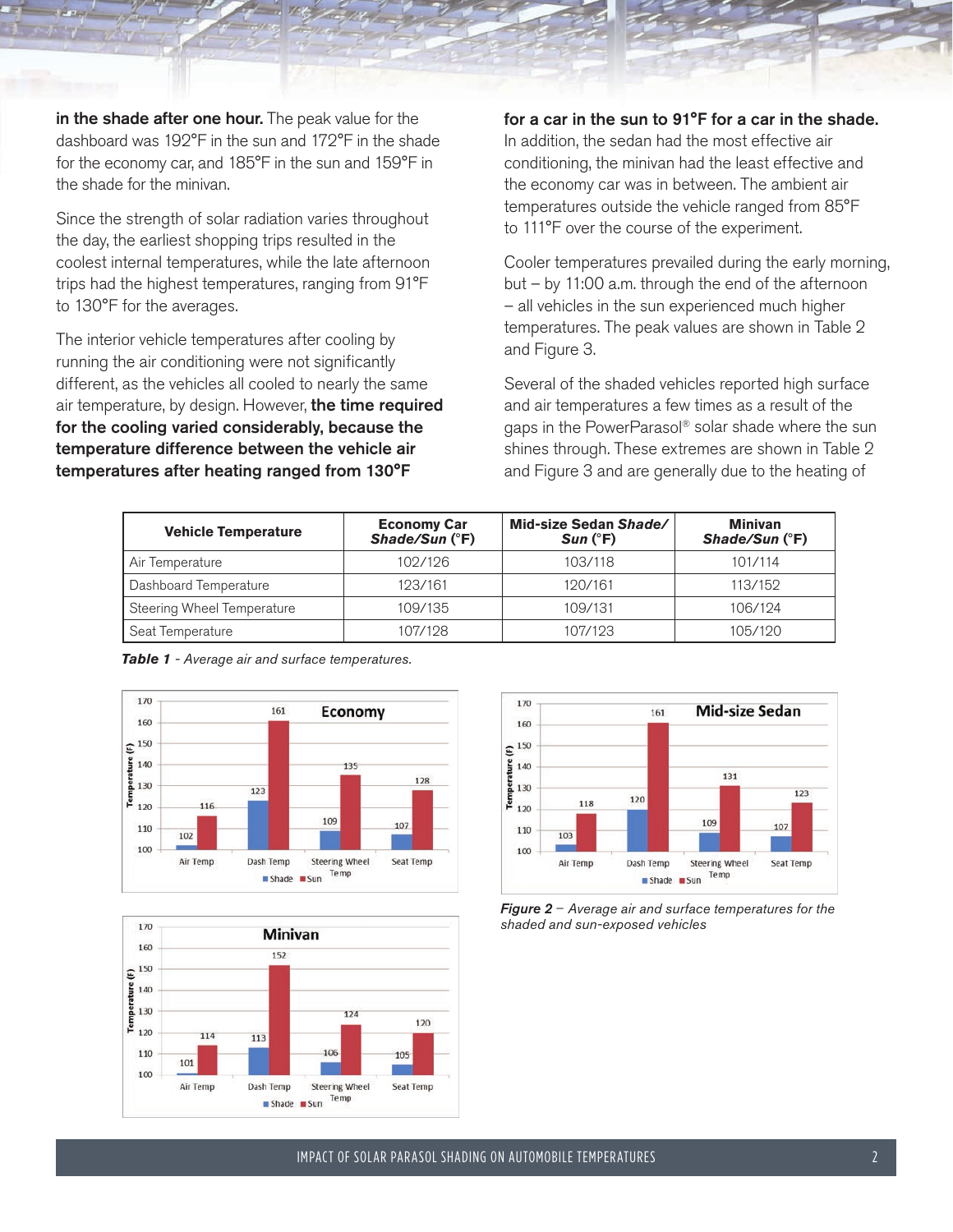the dashboard when the solar radiation reaches the vehicle. The highest sedan air temperature in the shade was 122°F because the vehicle was facing south and the large gap in solar panels allowed the sun to heat the dashboard (surface temperature 169°F), which then heated the air inside the vehicle. The average air temperature of the shaded sedan was 103°F. The average dashboard temperature in the shaded vehicles ranged from 113°F to 123°F, though extremes were occasionally much higher (Table 2).

All vehicles were moved into the sun for the cooling phase of the cycle to simulate the cooling that would occur when a shopping trip concluded and the vehicle drove away. The average cooling rates for the vehicles varied from 1.8°F/minute for the mid-size sedan in the sun to 1.2°F/minute for the minivan in the sun (Figure 4). The slower cooling rate for the minivan was likely due to the larger air volume of the vehicle. The heating rates in the sun averaged from 0.60°F/minute for the minivan to 0.75°F/minute for the economy car, again likely due to the relative air volumes in the vehicles.



*Figure 4* – *Average heating and cooling rates of vehicles*







*Figure 3* – *Extreme (peak) air and surface temperatures.*

| <b>Vehicle Temperature</b> | <b>Economy Car</b><br>Shade/Sun (°F) | <b>Mid-size Sedan</b><br>Shade/Sun (°F) | <b>Minivan</b><br>Shade/Sun (°F) |
|----------------------------|--------------------------------------|-----------------------------------------|----------------------------------|
| Air Temperature            | 111/199                              | 199/198                                 | 109/130                          |
| Dashboard Temperature      | 179/199                              | 169/190                                 | 159/185                          |
| Steering Wheel Temperature | 133/180                              | 131/167                                 | 116/148                          |
| Seat Temperature           | 119/155                              | 198/146                                 | 117/150                          |

*Table 2* – *Extreme (peak) air and surface temperatures (Temperatures show peak values)*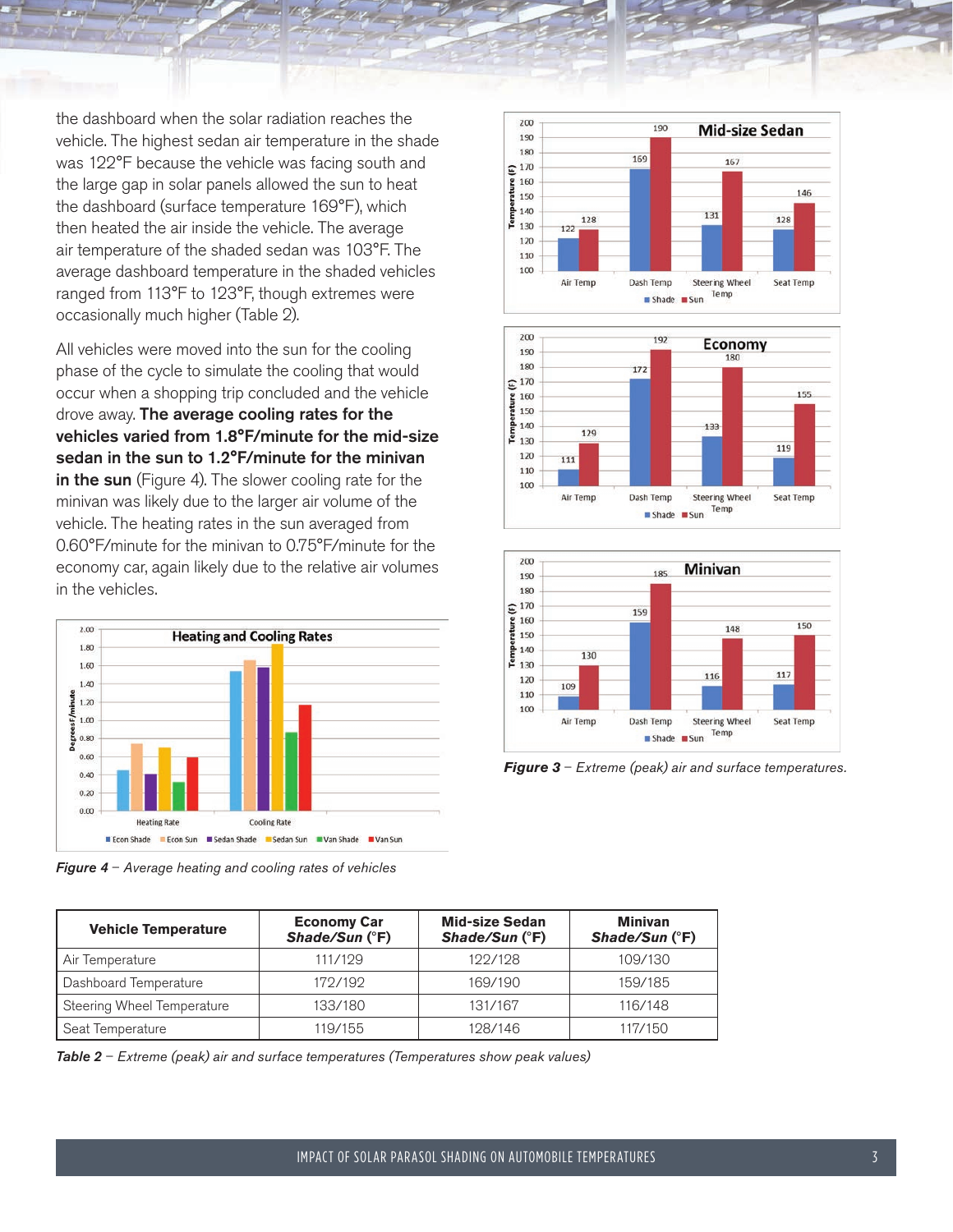| <b>Vehicle Temperature</b>                              | <b>Economy Car</b><br>Shade/Sun (°F) | <b>Mid-size Sedan</b><br>Shade/Sun (°F) | <b>Minivan</b><br>Shade/Sun $(^{\circ}F)$ |
|---------------------------------------------------------|--------------------------------------|-----------------------------------------|-------------------------------------------|
| Dashboard temperatures after<br>one shopping trip cycle | 68/76                                | 74/72                                   | 77/76                                     |
| Dashboard temperature after<br>last daily cycle         | 126/145                              | 138/161                                 | 144/162                                   |

*Table 3* – *Residual heat in dashboard*



Figure 5 shows the average cooling times for the vehicles, with the shaded vehicles cooling almost twice as fast as the sun-exposed vehicles, except the minivan. The shaded minivan required an average of 20 minutes to cool, while the sunny minivan required 28 minutes. The cooling temperatures were measured in the front seat, but in the sedans, the air temperature in the back, behind the front seat, exceeded the air temperatures in the front by about 10°F. In the minivan, the temperature difference from front seat to back was only about 4°F to 6°F. This is likely due to the fact that the cooling system in the sedan and economy car only pushes cool air out from the front dashboard, while the minivan also has cooling vents in the rear.

Even though the sun-exposed and shaded cars had similar air temperatures after the cooling phase, the air conditioning phase did not bring them all back to the same cool condition. This is because not all surfaces cooled to the ambient air temperatures due to the extended time required to cool the dashboard and steering wheel – surfaces that store heat. For example, the average dashboard temperature after cooling was 106°F for the shaded vehicles and 117°F for the vehicles in the sun. Consequently, although this was much cooler than the peak surface temperatures, the heat was not completely dissipated; it accumulated and





*Figure 5* – *Average cooling time and temperature changes.*

contributed to subsequent heating in the succeeding shopping trips.

Table 3 shows the dashboard temperatures after the first trip of the day when the sun is low in the sky and no heat has accumulated, as well as the highest dashboard temperature after the last trip of the day when the heat has accumulated. This heat load that builds through the day means the air conditioning in a normal vehicle must continue to run long after the air is cooled, just to keep up with the heat being released into the car from the hot dashboard. The high values for the shaded cars were due to gaps between some of the solar panels that allowed the sun to reach the windshield of the vehicles. Nevertheless, the accumulated high dashboard